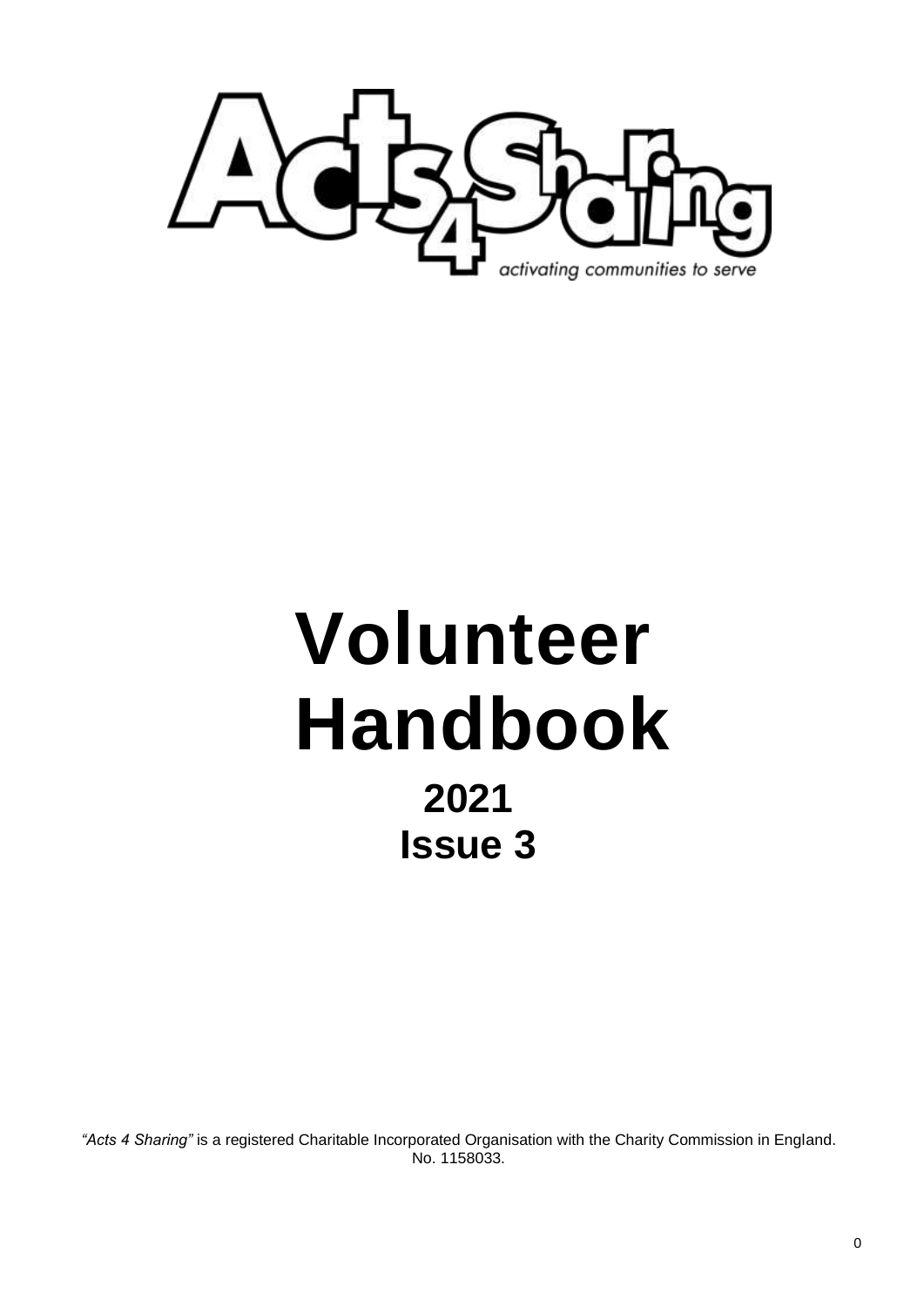## Table of Contents

# **WHAT IS Acts 4 Sharing?**

Acts 4 Sharing is a Charitable Incorporated Organisation; it was registered with the Charity Commission in England on 28<sup>th</sup> July 2014

- It is a Christian organisation & helps anyone **regardless** of background, belief or outlook. Its main aim is to show the love of Christ in practical ways.
- We aim to prevent & relieve poverty in our local area, surrounding counties & overseas by providing: grants, items & services to individuals in need.
- We aim to relieve hardship through recycling & provision of furniture, clothes & other household items.
- We aim to provide or help in the provision of facilities in the interests of social welfare for recreation or other leisure time occupation of individuals with the object of improving their conditions of life.
- We aim to advance education for persons of any age by providing or assisting in the development of their mental, physical & moral capabilities through leisure time activities & by supporting other charities in England, the UK or abroad.
- It is managed by voluntary Trustees who have overall responsibility.
- All paid staff & volunteers are equally valued regardless of their role.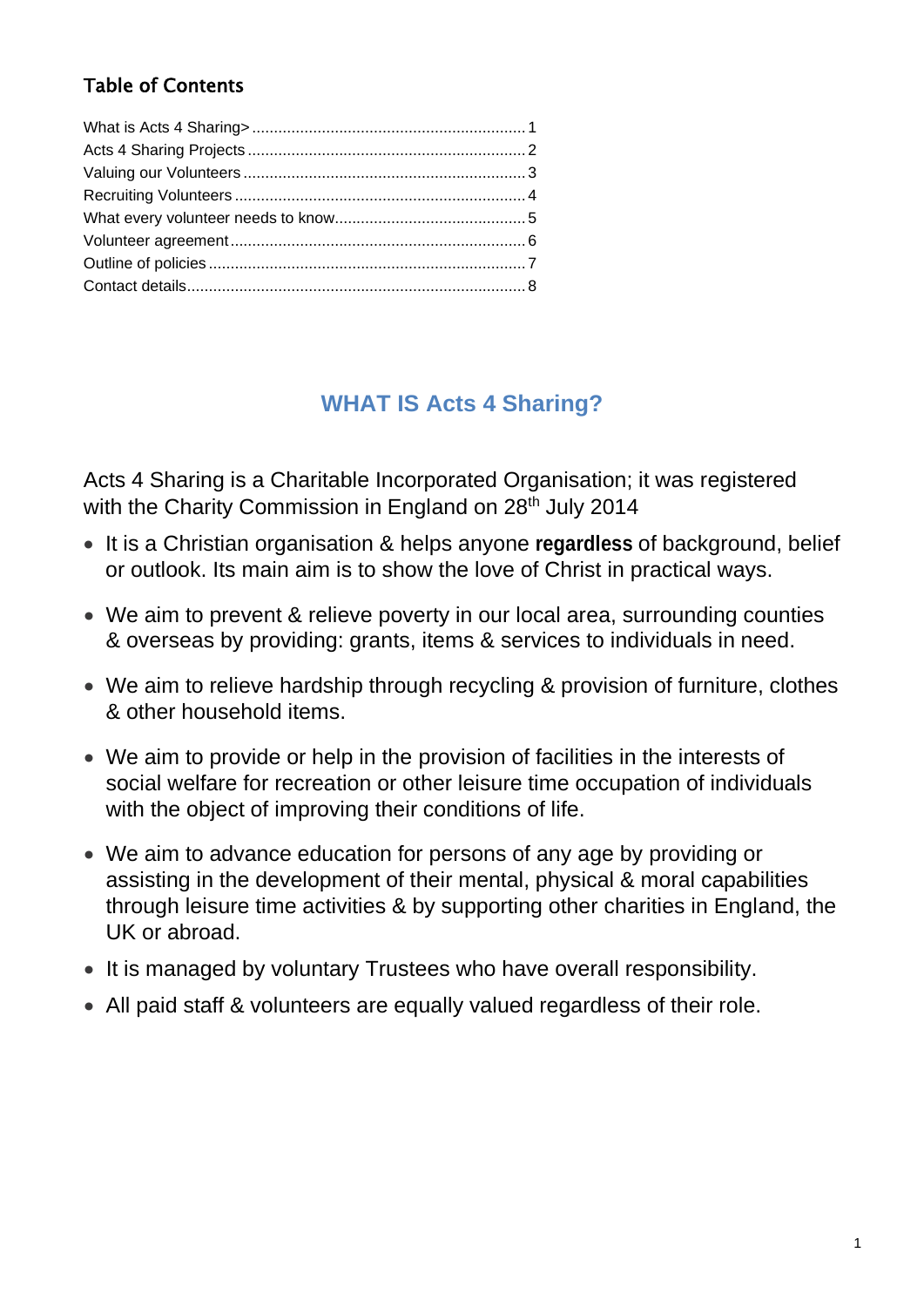# **VALUING OUR VOLUNTEERS & THE SUPPORT THEY PROVIDE**

# Welcome to Acts 4 Sharing

We are delighted that you are considering sharing some of your time & skills with us & hope this will be the beginning of an enjoyable & worthwhile experience for you.

Volunteers are an essential & highly valued part of the organisation; without their support & contributions Acts 4 Sharing would be unable to run efficiently.

Volunteers are involved at every level of the organisation in roles which complement, but do not substitute, the work of paid staff.

This handbook outlines most of what you need to know about volunteering with us. If you have any queries about anything in here or anything else relating to volunteering, please ask Sue Wall.

# Principles

This volunteer policy / handbook is underpinned by the following principles:

- Volunteers will be properly integrated into the organisation
- volunteers will not generally be used to replace paid staff
- there is an expectation that all staff will work positively with volunteers towards a mutually beneficial & constructive experience

# What's in it for you?

- Have an opportunity to learn new skills
- Help to give something back to your local community.
- Meet new people.
- Be able to update your CV we may be able to supply a work reference.
- Have the option of attending/accessing any training offered

## Recognition & thanks

All the management & staff of Acts 4 Sharing are in agreement that it is very important that each volunteer feels valued & that their efforts are recognised. We ensure that volunteers are all treated with respect & courtesy.

- Social events, e.g. barbeques, are organised for both volunteers & staff; this is an important way of saying thank you & helping to build good relationships.
- References will be given if they are requested
- Certificates of training undertaken are given to volunteers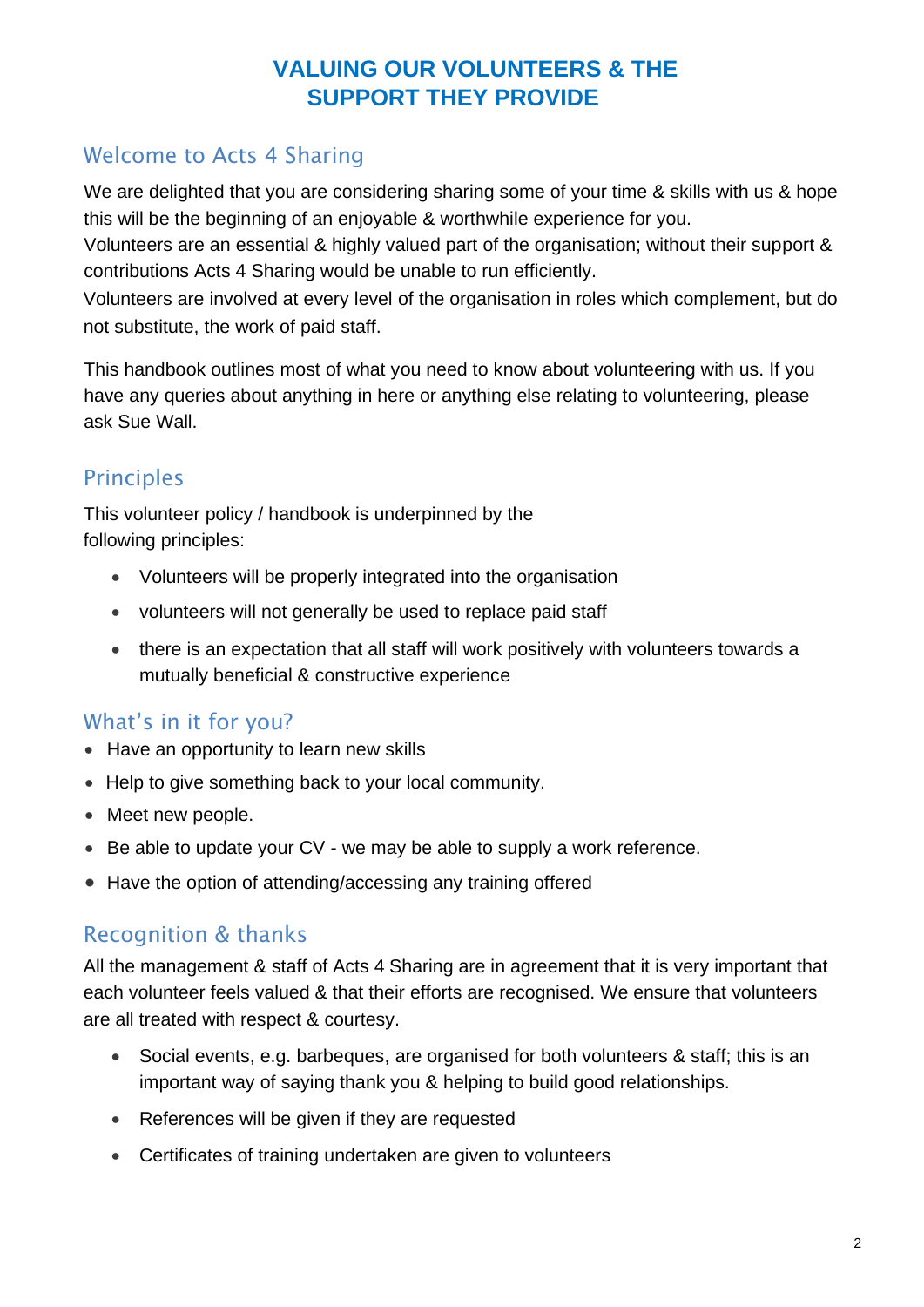



Responds to referrals seeking to provide *Acts of Responsive Kindness* to people in need through: community projects, DIY, gardening, crisis re-housing, provision of second-hand furniture, white goods & household items.

*Volunteers are required to assist with any of these projects. This may also give you the chance to learn new skills as you work alongside your supervisor.*



We seek to help people often rejected by society to find value, self worth and potential employment by giving them

**opportunities to serve** on projects; education and training in life skills; practical help for rehabilitation into society; practical help and support with additional needs.

*Volunteers are needed to help to teach life skills and offer practical help to encourage and mentor.* 



Provides **bedding and curtains** for families and individuals who face poverty and disadvantage. Families and individuals are referred to us through professional agencies.

#### **(Acts 9:36)**

*Volunteers are needed to sort & measure items whilst also ensuring that it is of good quality; any items not fit for purpose are washed, mended or recycled.*

**All clients & participants of any** *Acts 4 Sharing* **project are considered by referral or application.** 

**Deliveries are usually within a 25 mile radius of Ringwood, Hants** 

**We aim to build 'Koinonia' (community) and encourage all people to serve and share together.**

**We work towards the reduction of C02 emissions, landfill and business waste.** 

**For further information please visit [www.acts4sharing.org](http://www.acts4sharing.org/)**

**To contact us call 07810005763 or email [office@acts4sharing.org](mailto:office@acts4sharing.org)**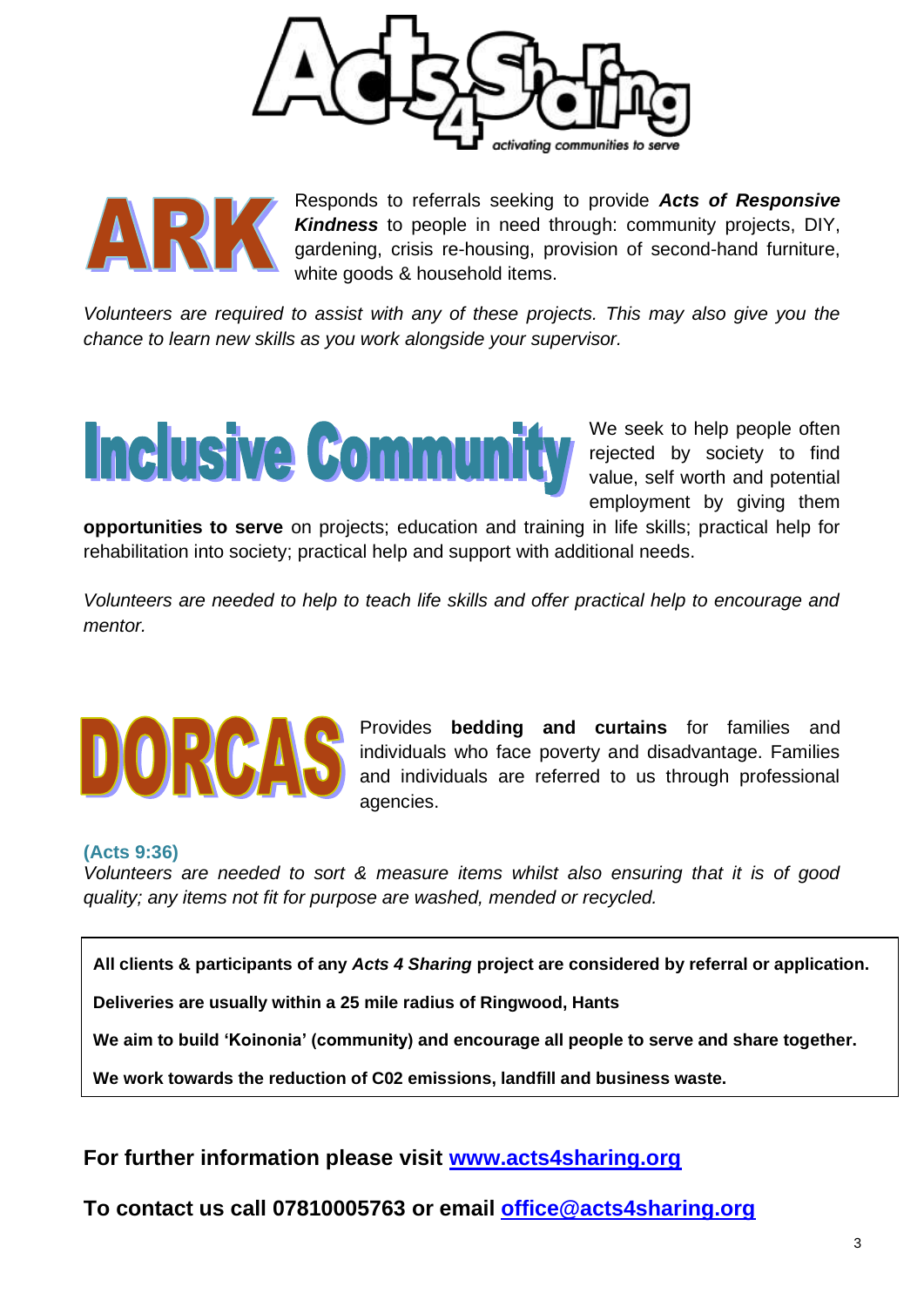# **RECRUITING VOLUNTEERS**

#### **REGULAR VOLUNTEERS**

If you decide you would like to be a regular volunteer for Acts 4 Sharing we ask that you contact us to express your interest either by phone, in person or by email.

- If, after this initial contact, you are still interested we will arrange to meet you for an informal interview. This is to make sure that you have a realistic picture of what you will be doing & what will be expected of you. It is also to discuss how you will benefit from volunteering & to ensure you are suitable for the particular role you are interested in.
- You will be asked to fill out a form providing some personal information & to give the name of someone who can give you a reference. We can help you decide who to ask & there are suggestions on the form. A DBS check will be carried out if required.
- You will take part in a 'taster session' to give you the opportunity to 'have a go' before you make a commitment & so both you & Acts 4 Sharing can see if the role is right for you.

#### **After that, if you think it is right for you........**

- You will be given an induction by a member of staff- this involves shadowing them or an experienced volunteer to see how the project runs
- You will be given relevant information on basic health & safety matters & other essential in-house procedures. This is so that you are aware of general health & safety & personal safety, know how to report an accident or incident & have some knowledge of risk assessment
- You will receive information about Acts 4 Sharing & our policies.

You will have a trial period giving both you & Acts 4 Sharing time to find out whether we are suited to each other, or if there needs to be any changes.

- Day to day support will be provided by your project manager.
- We will discuss with you any TRAINING NEEDS that you have identified or staff feel would benefit you.
- Team meetings will be held from time to time to discuss issues that affect volunteers as a group.

#### **AD HOC VOLUNTEERS**

From time to time we need to rely on a whole host of 'short term' well known volunteers – for instance to load the lorry. For everyone's safety we will expect you to:

- Sign a volunteer agreement
- Take part in a general briefing including health & safety and manual handling.
- Comply with the Ethos of Acts 4 Sharing & its policies (available on request)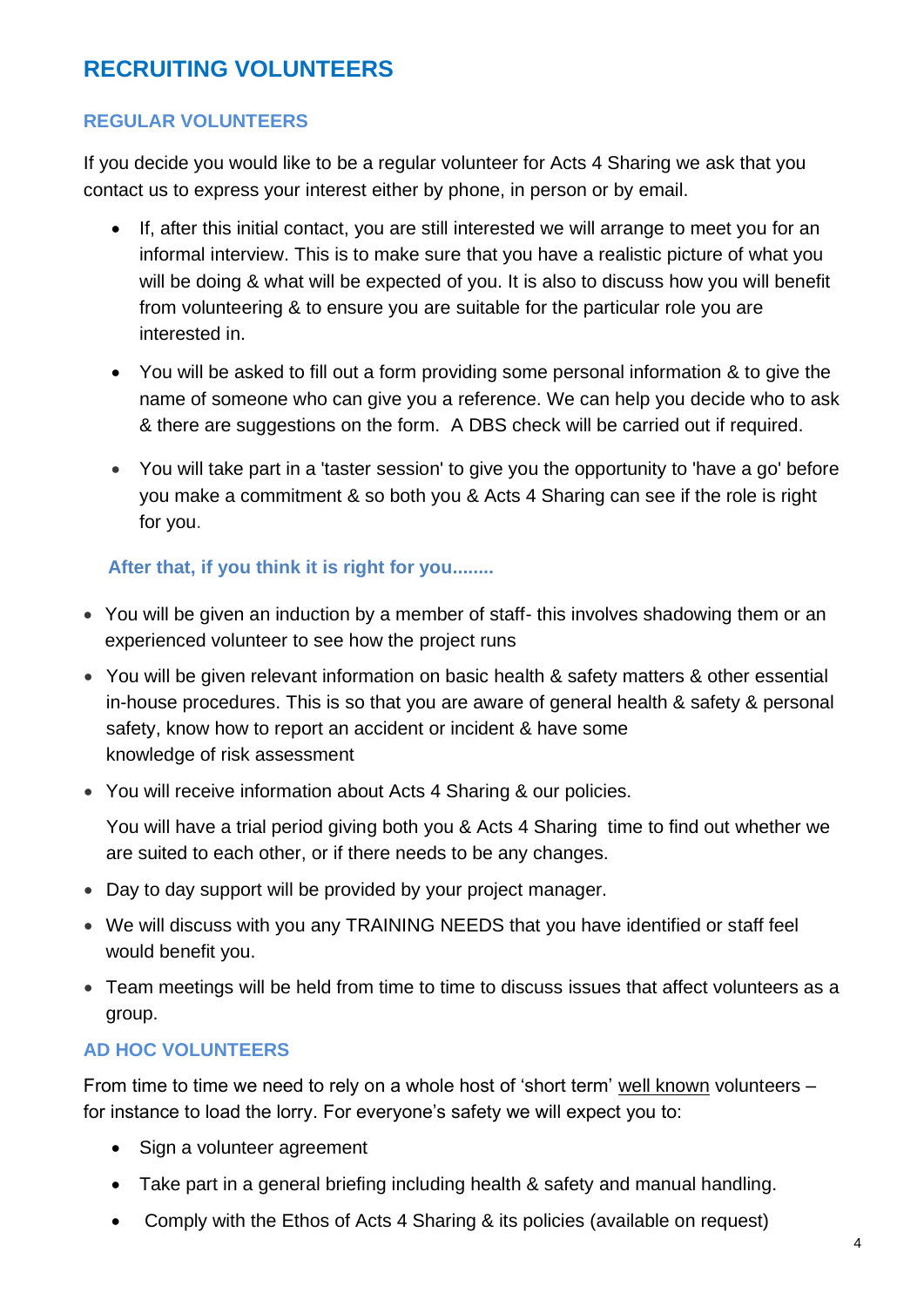# **WHAT EVERY VOLUNTEER NEEDS TO KNOW**

#### **Your role:**

Each volunteer is given written information describing the tasks they will be undertaking.

#### **Attendance/Absence & Punctuality:**

We rely on you to help us deliver our services. We need volunteers to be reliable & punctual. If you can't attend your volunteer session, or you will be arriving late, please contact your project manager ASAP. If you know you are going to be away in advance please tell us so we have as much time as possible.

#### **Personal property & belongings:**

You are responsible for your own belongings at all times. Acts 4 Sharing cannot be held responsible for any loss or damage. We recommend that no valuables are carried with you whilst volunteering.

#### **Insurance:**

Remember you will usually not be asked to use your vehicle for your voluntary work, but if you do, it is your responsibility to inform your insurance company

#### **Benefits:**

If you are currently in receipt of benefits you may wish to speak to your Job centre Advisor to inform them about your volunteering and to ensure that your benefit will not be affected. Remember that the amount of volunteering you do may affect some benefits.

#### **Conduct Standards**:

Volunteers are expected to follow Acts 4 Sharing's guidelines on general conduct. This means being aware of expectations relating to behaviour, attendance, the use of Acts 4 Sharing facilities, relations with the public, other Acts 4 Sharing volunteers, staff & clients. During your induction training this will be discussed in more detail.

# **Sorting out problems:**

If you have concerns, worries or complaints in regard to your volunteering, other individuals or Acts 4 Sharing please speak to Sue Wall. She will do her best to solve the problem as quickly as possible. If any issue concerns Sue please speak to the Chair of Trustees. Minor problems will be dealt with on the spot; however major problems may take longer sort out as more information may need to be gathered to solve the situation. In a serious situation a volunteer may be asked to leave. Examples of why this may happen include: Theft, breach of policy, not fulfilling the requirements of your volunteer role description, bringing the organisation into disrepute either during or outside your volunteering activity.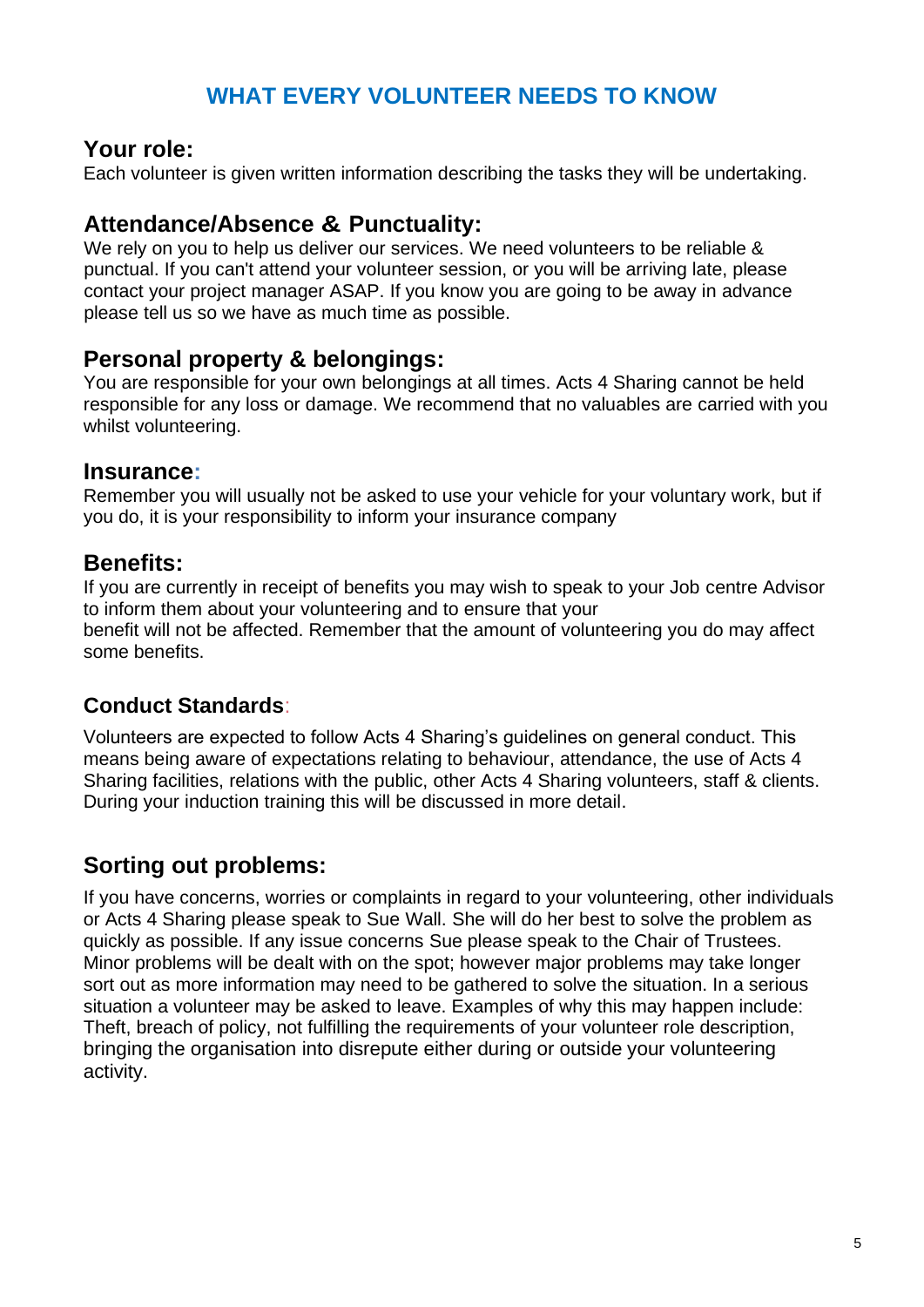# **VOLUNTEER AGREEMENT**

As a volunteer assisting *Acts 4 Sharing,* you will be asked to sign a Volunteer Agreement. This is not intended to be a legally binding contract but expresses a voluntary twoway commitment which will hopefully result in a rewarding experience for all involved.

#### Health & Safety

It is important that you are not put at risk whilst volunteering. Acts 4 Sharing takes all reasonable steps to ensure your health, safety & welfare however you must also take responsibility for yourself and others. This means being aware of your surroundings and following all *instructions*, notices & information provided, especially those relating to your specific tasks. Please report any concerns to your project manager & also only undertake tasks that you feel safe about.

Acts 4 Sharing will ensure you are not placed in circumstances where you may be at risk; not knowingly place you in difficult situations without staff support; not give out your personal information or contact details without permission; not request or allow volunteers to undertake tasks for clients outside their normal agreed hours; & only ask you to undertake tasks that you are happy to do & feel confident about.

Volunteers are covered by Acts 4 Sharing's insurance policy whilst they are carrying out their agreed volunteering'

## Smoking, alcohol & drugs

Acts 4 Sharing operates in a tobacco, drug & alcohol free environment. If you wish to smoke tobacco during a break there are designated outside areas for the purpose.

As with paid staff, the illegal use, sale or consumption of alcohol, illegal drugs or controlled substances immediately before or while volunteering constitutes grounds for immediate dismissal.

Volunteers who show signs of having consumed alcohol & or drugs will not be permitted to enter Acts 4 Sharing premises for their own safety.

#### PPE

You must use any protective clothing & equipment you are issued with when involved in heavy lifting, roadside and warehouse environments.

## Lifting & Moving

Please take care when handling any goods & follow your Manual Handling training advice. If you need to move anything especially heavy please discuss this with your manager BEFORE *you* attempt to move it.

## **Accidents**

All accidents & even 'near misses' & including accidents involving vehicles must be reported to the project manager & recorded in the accident book. If you fail to report an accident you could be putting someone else at risk.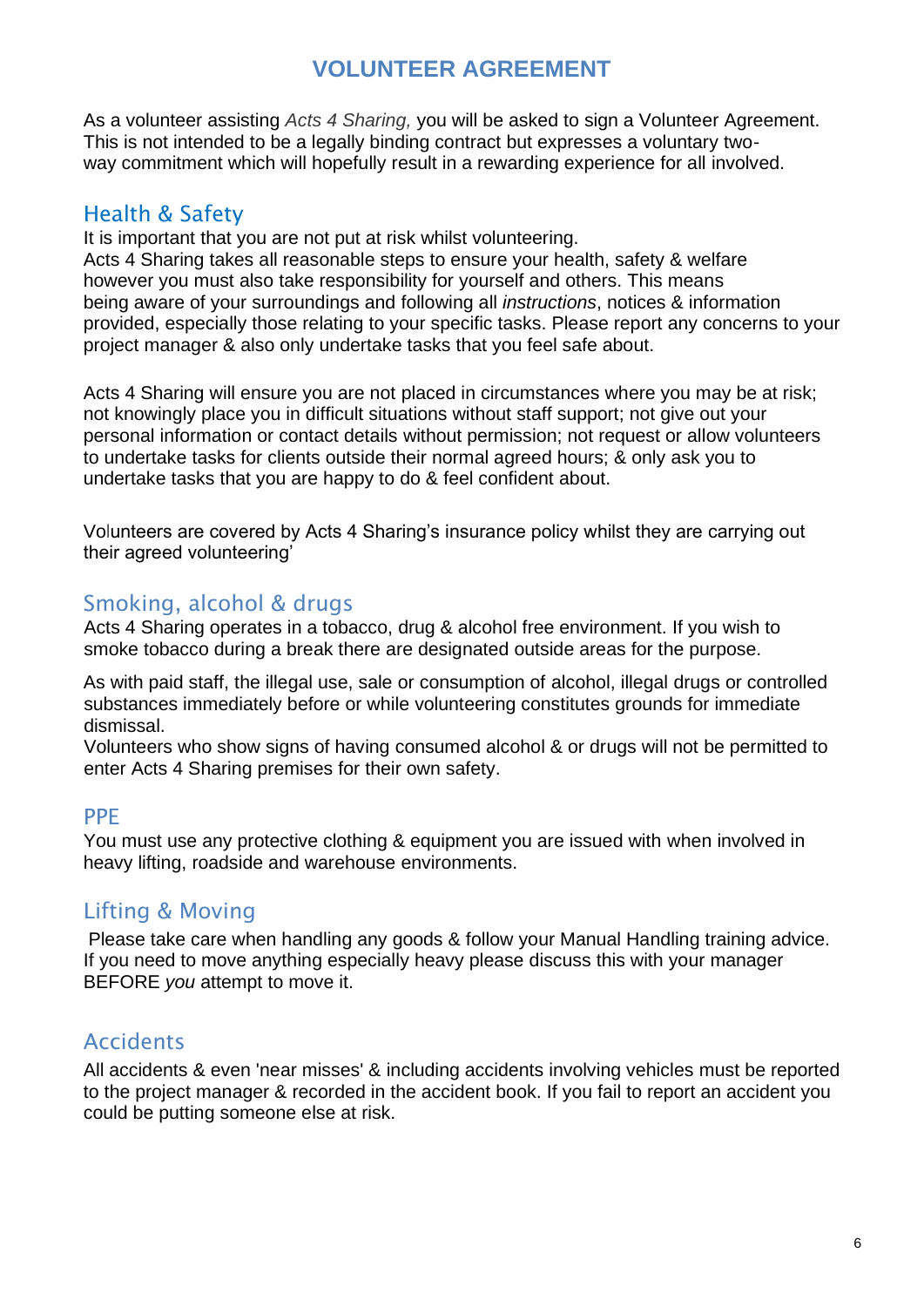# **OUTLINE OF Acts 4 Sharing POLICIES**

**Banking Policy:** Gives clear instructions for safe handling of cheques, cash & online banking

**Complaints Policy:** Gives clear guidelines that will enable fair and consistent treatment of staff, volunteers & Trustees if/when a complaint is lodged against *Acts 4 Sharing*, a staff member, volunteer or Trustee & to ensure adequate & consistent dealings with any complaints received.

**Confidentiality Policy:** This policy applies to information held about clients, donors, staff, & volunteers. It explains the responsibility expected of staff & volunteers in dealing securely & privately with information used during the work of the charity.

**Data Protection and Privacy Policies:** These policies ensure that all information (whether paper or computer records) held by *Acts 4 Sharing* is handled fairly & lawfully with due regard to confidentiality & in accordance with the principles of the General Data Protection Regulations 2018.

**Disciplinary Policy & Procedure:** This outlines the necessary legal procedures that we will follow in the event of misconduct. It is intended to be positive rather than punitive but takes awareness of the fact that sanctions may have to be applied in some circumstances.

**Equal Opportunities Policy:** We believe that no one should be discriminated against, either directly or in-directly and seeks to ensure that no job applicant, employee, volunteer or client receive less favourable treatment or service.

**Ethos Statement:** This explains our roots and how we became established. All future developments and new areas of operation will be based upon this ethos. We expect it to be respected and owned by all senior members of staff and for this to form a standard for other staff members and volunteers to follow.

**Health and Safety/Manual Handling Policies:** Outline how we manage our projects to ensure that we maintain high standards of health & safety for the prevention of injury & ill health to staff & volunteers at work & members of the public with whom staff & volunteers come into contact whilst undertaking their duties. Gives guidance for safe manual handling.

**Induction and Training Policy:** The purpose of this document is to ensure that all new team members receive full information about the organisation, & are given the opportunity to participate in training & development.

**Pay policy:** Outlines how pay will be fairly allocated by the Trustees.

**Safeguarding Policy:** This shows how we are fully committed to safeguarding children, young people & vulnerable adults that they come into contact with. We recognise our responsibility to take all reasonable steps to promote safe practice and to protect children, young people & vulnerable adults from harm, abuse and exploitation.

**Security Policy:** Outlines how we intend to safely take care of our premises, keys, mobile 'phones & other equipment; how DBS checks will be carried out; how cash will be handled and how personal information will be stored.

**Volunteer Policy:** The purpose of this document is to provide brief details regarding volunteering within the organisation. It includes a general overview and details regarding induction, training and expenses